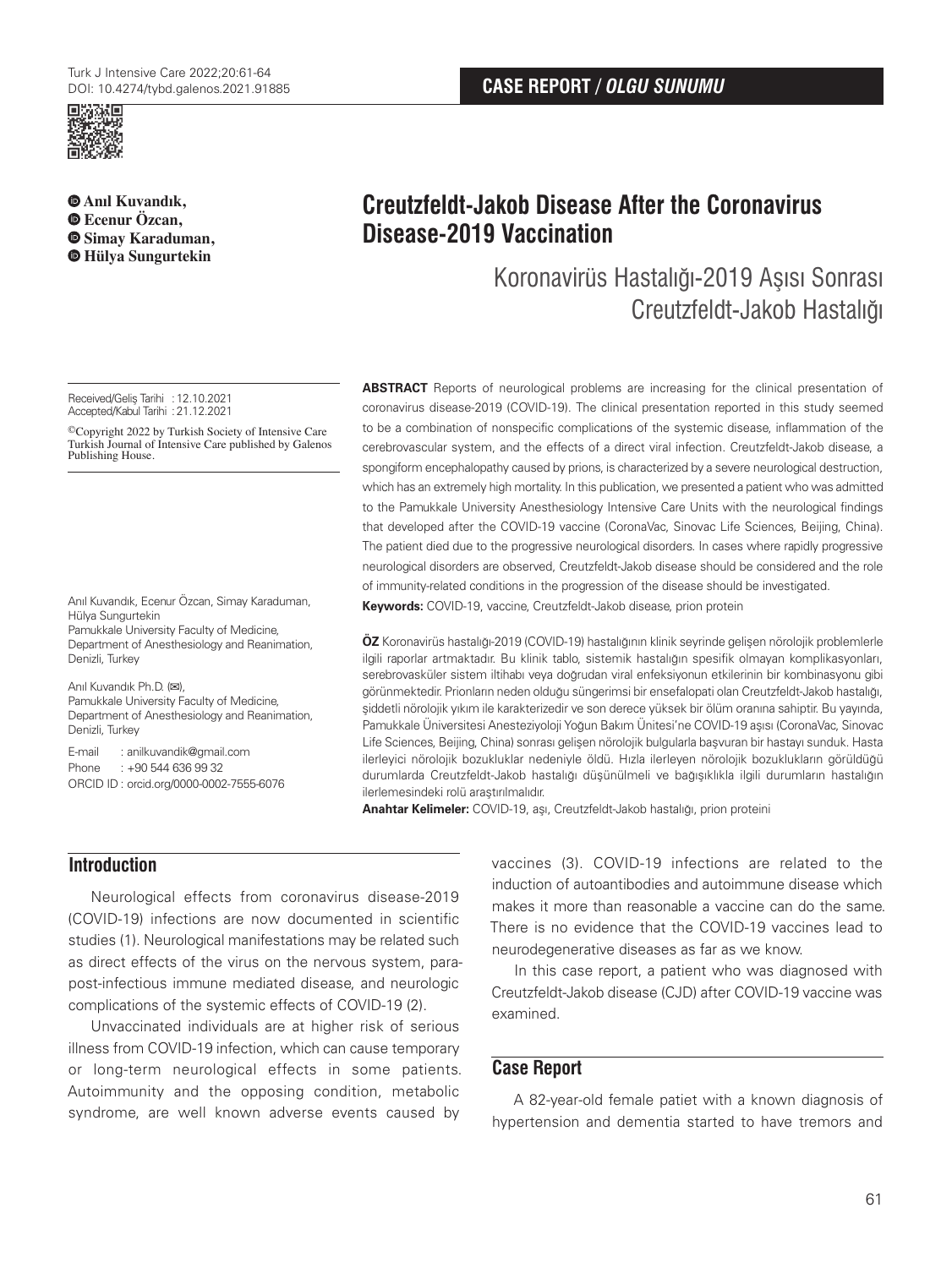weakness on the right side of her body. The patient's findings emerged one day after the first dose of COVID-19 CoronaVac vaccine was administered. She admitted to the hospital with the addition of symptoms such as regression in her state of consciousness, inability to recognize the people around her, impaired vision, impaired place-time orientation and meaningless shouts at the following month. She was admitted to our neurology unit hospital with a diagnosis of encephalitis and subdural hematoma.

On admission, she has myoclonic contractions and disorientation in her right extremities. She has no findings in cranial nerve examinations. Clonus, rigidity and hyperreflexia were present in the right half of the body. Glasgow coma scale (GCS) was 10/15 on neurological examination. Laboratory studies such as liver and kidney function tests, electrolytes, complete blood count, blood gas analysis, coagulation tests, thyroid function tests, autoimmune markers, viral encephalitis markers were done. Cerebrospinal fluid (CSF) samples were taken and examined. Electroencephalograghy (EEG) examination was performed. Blood, urine, respiratory secretions and CSF cultures were made. No abnormal laboratory finding was found in blood tests. Autoimmune encephalopathy panels were negative. EEG showed paroxysmal mixed sharp and sharply slow paroxysms, diffuse slowing of cerebral bioelectrical activity

without lateralization and localization. She received pulse steroid and intravenous immunoglobulin G (IVIG) therapy with a diagnosis of autoimmune encephalitis in the neurology service. When GCS dropped to 4 in the neurology service, she was intubated and hospitalized in our intensive care unit. Brain and thorax computed tomography and cranial magnetic resonance imaging (MRI) examinations were performed. She received empirical antibiotics and antiepileptic therapy for meningitis prophylaxis in addition to pulse steroid and intravenous IVIG therapy in the intensive care unit. Transesophageal echocardiography was performed for infective endocarditis. Diffusion-weighted MRI revealed cortical diffusion restriction in the left parietal, occipital, temporal lobes and the right occipital lobe. In the fluid-attenuated inversion recovery (FLAIR) examination, hyperintensity was observed in the same regions (Figure 1).

The patient was diagnosed with sporadic CJD after the 14-3-3 protein test was positive, MRI findings, physical examination, and evaluation of the clinical history. As a result of her examinations, viral encephalitis, autoimmune encephalitis and subdural hematoma were excluded. The patient died as a result of the progressive course of the disease. For the presentation of the patient, the patient was allowed their relatives.



Figure 1. Brain magnetic resonance imaging (MRI) findings in this case. A,B,C,D: Diffusion-weighted MRI shows cortical diffusion restriction in the left parietal, occipital, temporal lobes and the right occipital lobe. E,F,G,H: FLAIR examination shows hyperintensity in the same regions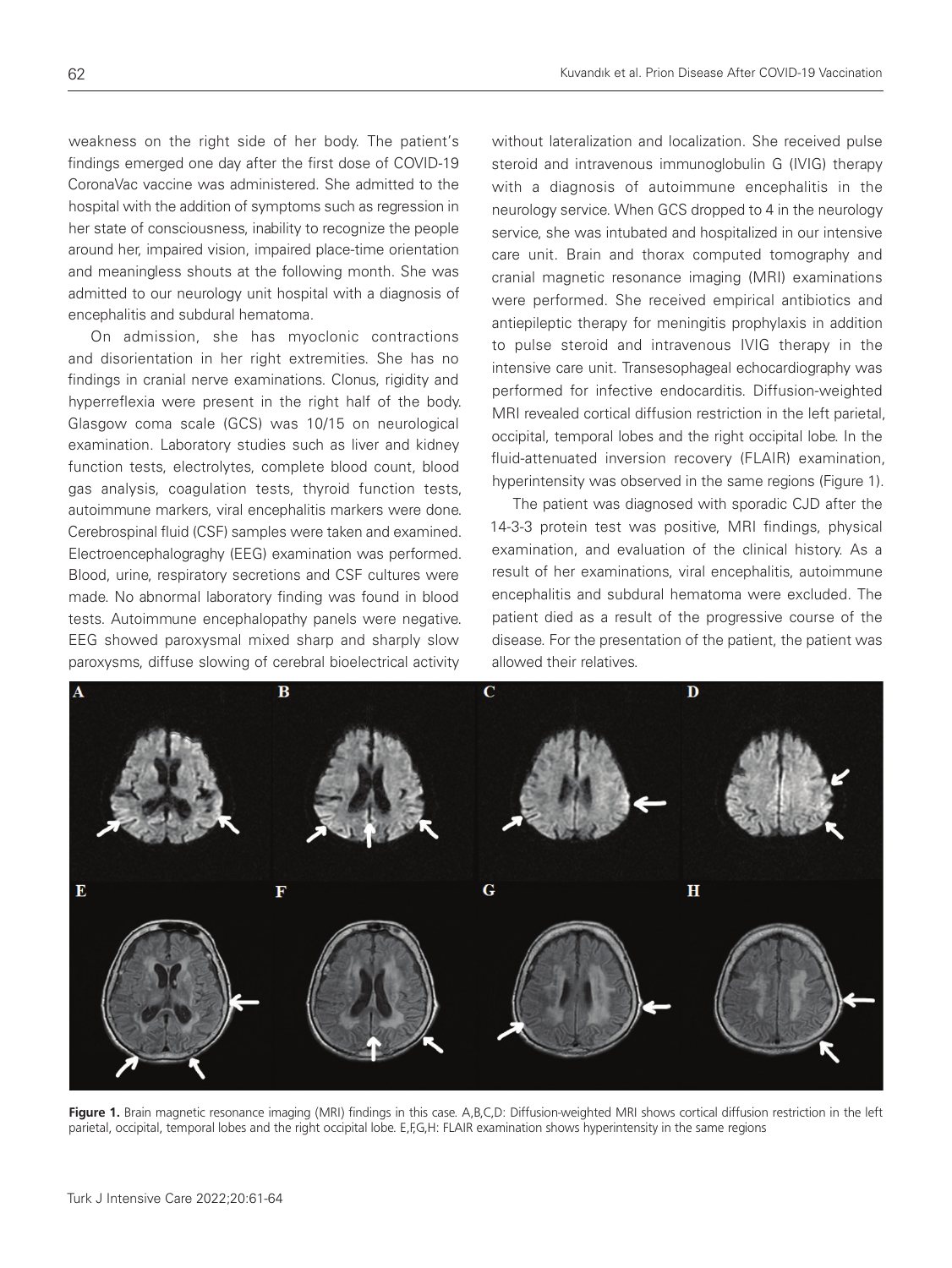### **Discussion**

COVID-19 is an unprecedented threat that is straining health system capacities around the world. Neurological symptoms develop in 17.3% to 36.4% of patients in the acute phase of the disease, and 25% of these are caused by central nervous system involvement. Central nervous system involvement is mostly seen as viral meningitis or encephalitis. The most common neurological symptoms are headache, dizziness and changes in consciousness (4).

Possible mechanisms in the neurological involvement of COVID-19; viral encephalitis, systemic inflammation, dysfunction of peripheral organs and cerebrovascular changes. These mechanisms enhance neurological symptoms by aggravating a pre-existing neurological disorder or initiating a new disease (5). In COVID-19, there is an increase in cytokines and inflammatory mediators resulting from systemic inflammation. Systemic inflammation, on the other hand, supports cognitive decline and neurodegenerative diseases (6). Authors (7) found prion related sequences in the COVID-19 spike protein which were not found in related coronaviruses. It was also reported a case of prion disease, CJD, initially occurring in a man with COVID-19 (1).

Vaccination is an effective strategy to reduce the burden of preventable diseases. However, many clinical studies have revealed that various vaccines may be associated with different neurological disorders and autoimmune pathologies. Although some studies show that neurological disorders that develop after vaccination may not be related to the vaccine, these results may be coincidental (8). In addition, reporting of post-vaccine-related adverse events may increase the hesitation of the public about vaccination and support vaccination opposition. No article has been found in the literature about the COVID-19 vaccines causing encephalitis.

CJD is a very rare, rapidly progressing, contagious neurodegenerative disease with a mortality rate of 100% caused by prion proteins. Although CJD is generally sporadic, it can occur in 10% of cases with familial autosomal dominant inheritance (9). The neuron losses in the gray matter and the many vacuoles in the central nervous system are responsible for the classic sponge-like appearance of the brain and the emergence of specific clinical symptoms in CJD. This infectious disease with fatal consequences is of particular importance as it can be iatrogenically transmitted to healthcare personnel and other patients (10).

Sporadic CJD usually begins with nonspecific symptoms in older ages. Often there are personality disorders,

depression, sleep disorders and weight loss. Behavioral problems and cognitive dysfunction are important symptoms. Brain biopsy is the gold standard in diagnosis. Since surgery is risky and samples cannot be taken from the affected area all the time, brain biopsy can be performed in uncertain diagnoses after all non-invasive diagnostic methods are performed (11). Checking 14-3-3 protein and tau protein in CSF is important in the diagnosis of sporadic CJD. These proteins are markers of neuronal destruction and their concentration increases in the later stages of the disease. In the absence of clinical signs, the 14-3-3 protein has no value and is not specific for CJD. Real-time quakinginduced conversion (RT-QuIC) test is an examination that detects the abnormal scrapie form of the prion protein (PrPsc) and provides a definitive diagnosis (12). It was used The Centers for Disease Control and Prevention's criteria for CJD diagnosis in our case (13). Our patient had neurological symptoms and cognitive dysfunction. CSF examination was positive for 14-3-3 protein. We did not have the opportunity to do the RT-QuIC test.

Periodic sharp wave complexes (PSWC) in EEG are found in 2/3 of patients with sporadic CJD and are among the diagnostic criteria (13). The spikes on the EEG are independent of typical signs of myoclonic seizures and are associated with the fusion of dendritic membranes in neurons. Although PSWCs are initially lateralized, they are seen in bilateral frontal localization in progressive disease (14). In our case, mixed and slow sharp waves observed in EEG were not lateralized. In MRI, the high intensity signal pattern in T2/FLAIR sequences is compatible with astrogliosis and hyperintensity in diffusion-weighted imaging with the formation of vacuoles and prion protein in the brain. MRI images correlate with symptoms and clinical findings, but hyperintensity decreases in the later stages of the disease and cortical atrophy may be the only finding. Therefore, in the absence of specific imaging findings, if CJD is considered in the differential diagnosis, attention should be paid to when the clinical findings begin (15). In our case, cortical diffusion restriction was detected in the left parietal, occipital, temporal lobes, and right occipital lobe on MRI. Hyperintensity was observed in the same regions in FLAIR examination.

The onset of acute neurological symptoms after COVID-19 vaccination suggested that there might be an adverse effect related to the vaccine. Suppression of immunity after vaccination may have accelerated the emergence of prion